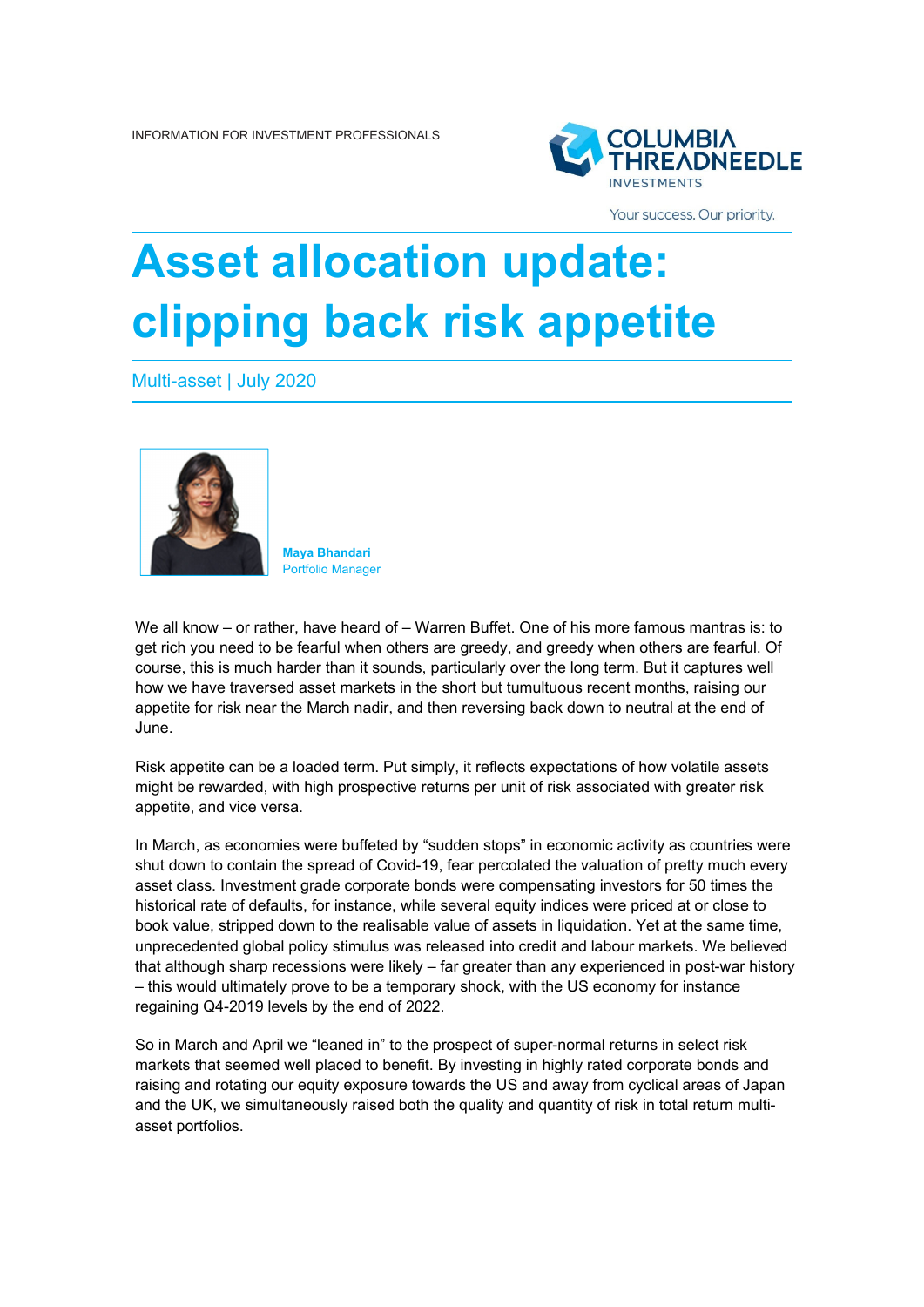Fast forward to today, and the world feels different – taking some risk off the table feels prudent, hence our move to neutral. Equity markets and credit spreads have recouped much of what was lost in March, denting valuations (Figure 1). Expectations of reward, or asset returns, are necessarily lower than they were in March. And at the fringes, uncertainty is mounting – from second waves of the virus to trade tensions/Chinese geopolitics, US elections and how labour markets emerge once furlough and support schemes fade.





This move does not put us in a defensive mode; indeed, it leaves us quite exposed to both equity and credit risk that we continue to favour within overall risk neutrality. Policy easing continues to run at an extraordinary clip: China, Japan and Europe are among regions that are upping their games, and we expect a fresh dose of US fiscal stimulus to come through by late July-early August. Lower effective discount rates are a powerful support as economies recover and we are keen to be long assets that are most impacted, such as IG credit. As economies reset in early stages of recovery, higher equity multiples might also be expected.

Furthermore, although investor positions have been built from the March shakeout, there seems considerable room for further increases: allocations by non-bank investors to equities, for example, are still at the low end of the post-Lehman crisis period and below historical averages, with elevated offsetting cash balances.

We aren't fearful; just a bit less greedy.

Source: Macrobond, June 2020